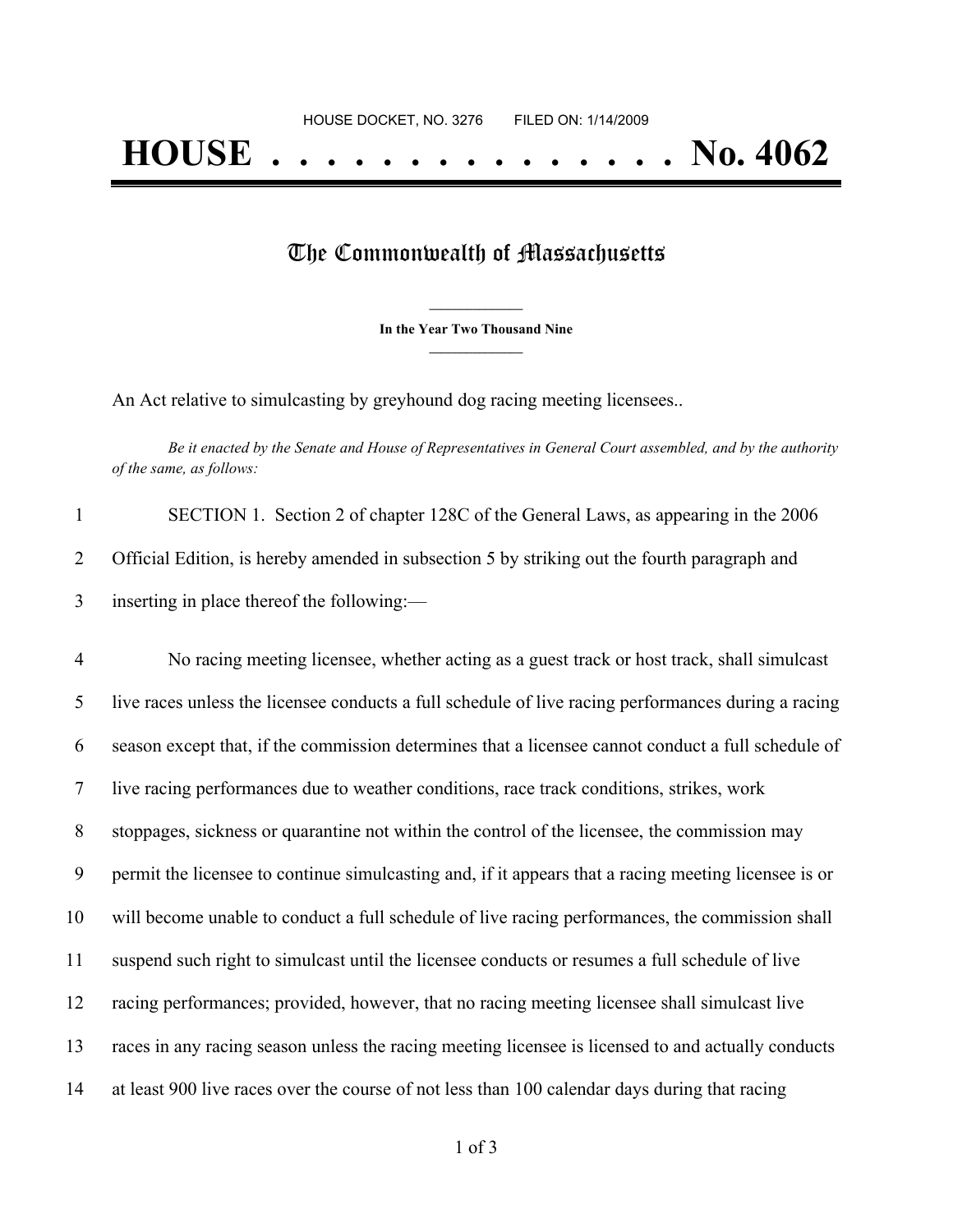season with no fewer than 7 races completed on any of those 100 calendar days; provided further, that, on or after January 1, 2010, the foregoing live racing requirements shall not apply to the greyhound dog racing meeting licensee in Bristol county and the greyhound dog racing meeting licensee in Suffolk county and each such licensee shall, notwithstanding any other provision of this chapter, be entitled to simulcast live races as provided in this chapter despite any such licensee's inability to conduct live racing due any law or requirement prohibiting the conduct of live greyhound dog racing meetings in the commonwealth; provided further, that, if the commissioner determines that either of the greyhound dog racing meeting licensee in Bristol county or the greyhound dog racing meeting licensee in Suffolk county is unable, on or after the effective date of this act and prior to January 1, 2010, to conduct a full schedule of live racing performances due to insufficient or lack of participation in live racing performances by dogmen, the commission may permit such licensee to continue simulcasting.

 SECTION 2. Section 2 of said chapter 128C, as so appearing, is hereby further amended in subsection 5 by striking out the sixth paragraph and inserting in place thereof the following:—

 Each racing meeting licensee shall pay a fee for those days, whether a dark day, a day during a dark season, or any day between the periods of racing pursuant to an operating license, when no live races are conducted but simulcast races are shown and simulcast wagers are accepted; provided, however, that, on or after January 1, 2010, the greyhound dog racing meeting licensee in Bristol county and the greyhound dog racing meeting licensee in Suffolk county shall not be required to pay a fee for any day on which such licensee would have been entitled to conduct a greyhound dog racing meeting but for any law or requirement prohibiting the conduct of a greyhound dog racing meeting in the commonwealth. Such fee shall be

of 3